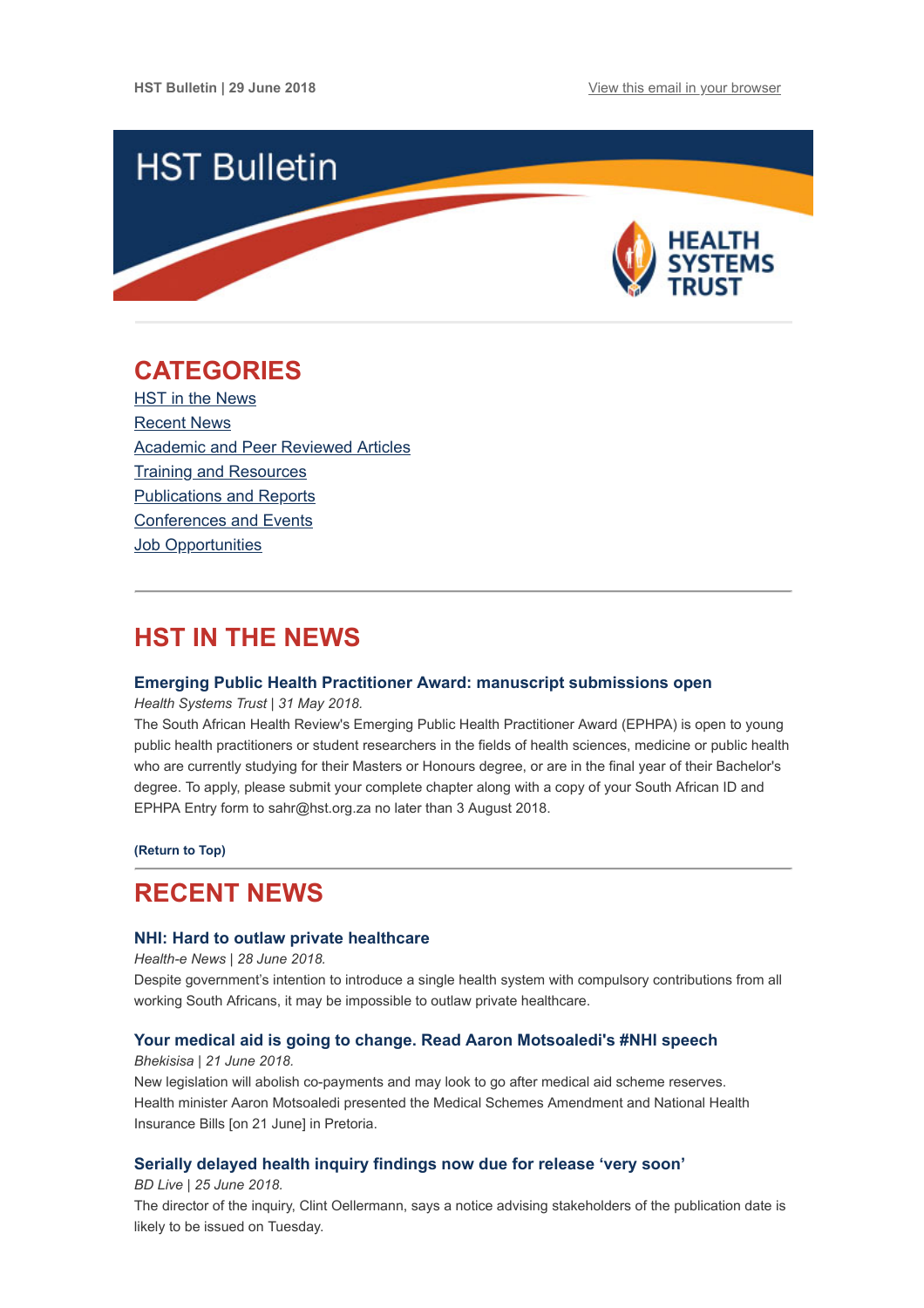## **[HIV treatment programme doing well but long way to go](https://www.groundup.org.za/article/hiv-treatment-programme-doing-well-long-way-go/)**

### *GroundUp | 26 June 2018.*

About 60% of South Africans with HIV have started antiretrovirals. Over four million people are on antiretroviral treatment in South Africa. It is possibly the largest chronic care treatment programme in a public health system in the world.

### **[Health department opts to delay HIV drug over safety fears](https://www.businesslive.co.za/bd/national/health/2018-06-21-health-department-opts-to-delay-hiv-drug-over-safety-fears/)**

### *BD Live |21 June 2018.*

Safety concerns have forced the Department of Health to delay its plans to provide HIV patients with dolutegravir, a cheaper and more tolerable alternative to one of the components currently used in the three-drug cocktail taken by most state patients.

### **[Blood signature could improve early TB diagnosis](https://www.sciencedaily.com/releases/2018/06/180619122732.htm?utm_source=Global+Health+NOW+Main+List&utm_campaign=f4331bafaf-EMAIL_CAMPAIGN_2018_06_21_12_58&utm_medium=email&utm_term=0_8d0d062dbd-f4331bafaf-2811001)**

#### *Science News | 19 June 2018.*

A gene signature in the bloodstream can reveal whether someone is going to develop active tuberculosis (TB) disease months before symptoms begin. This offers the prospect of intervening before individuals pose a risk of transmitting the infection to others.

## **[Why indigenous medicine could play a role in rebuilding health systems](https://theconversation.com/why-indigenous-medicine-could-play-a-role-in-rebuilding-health-systems-97957)**

*The Conversation Africa | 19 June 2018.*

Conflicts do not spare health systems. From Afghanistan to the Democratic Republic of the Congo, the effects that wars and state fragility have on health care provision are all too visible.

### **[\(Return to Top\)](#page-0-1)**

# <span id="page-1-0"></span>**ACADEMIC AND PEER REVIEWED ARTICLES**

## **[Tuberculosis infection control practices in a high-burden metro in South Africa: A](https://phcfm.org/index.php/phcfm/article/view/1628/2578) perpetual bane for efficient primary health care service delivery**

*African Journal of Primary Health Care and Family Medicine | Published: 30 May 2018. Michelle C Engelbrecht, Gladys Kigozi, Andre P Janse van Rensburg, Dingie HCJ van Rensburg* Tuberculosis (TB) prevention, including infection control, is a key element in the strategy to end the global TB epidemic. While effective infection control requires all health system components to function well, this is an area that has not received sufficient attention in South Africa despite the availability of policy and guidelines. [The aim of this study was] to describe the state of implementation of TB infection control measures in a high-burden metro in South Africa.

## **[Investigating the interaction between human immunodeficiency virus, nutrition, and](https://phcfm.org/index.php/phcfm/article/view/1663/2696) disability: A cross-sectional observational study**

*African Journal of Primary Health Care and Family Medicine | Published: 30 May 2018.*

## *Hellen Myezwa, Jill Hanass-Hancock, Nikolas Pautz*

The average lifespan of people with human immunodeficiency virus (HIV) has increased because of the enhanced access to anti-retroviral treatment. This increased longevity has led to a heightened focus on the comorbidities which may arise, allowing a clearer understanding of the contextual, personal, psychological and functional problems and their interrelations. Disability (functional limitations) and insufficient nutritional intake may interact cyclically with HIV and/or acquired immunodeficiency syndrome (AIDS); however, no research to date has investigated this interaction.

The objective of this article was to report on the nutritional outcomes using albumin and body mass index outcomes as a subset of a larger study among adults living with HIV and/or AIDS.

## **[Trade challenges at the World Trade Organization to national noncommunicable](http://journals.plos.org/plosmedicine/article?id=10.1371/journal.pmed.1002590) disease prevention policies: A thematic document analysis of trade and health policy space**

*PlosMedicine | Published: 26 June 2018.*

*Pepita Barlow, Ronald Labonte, Martin McKee, David Stuckler*

It has long been contested that trade rules and agreements are used to dispute regulations aimed at preventing noncommunicable diseases (NCDs). Yet most analyses of trade rules and agreements focus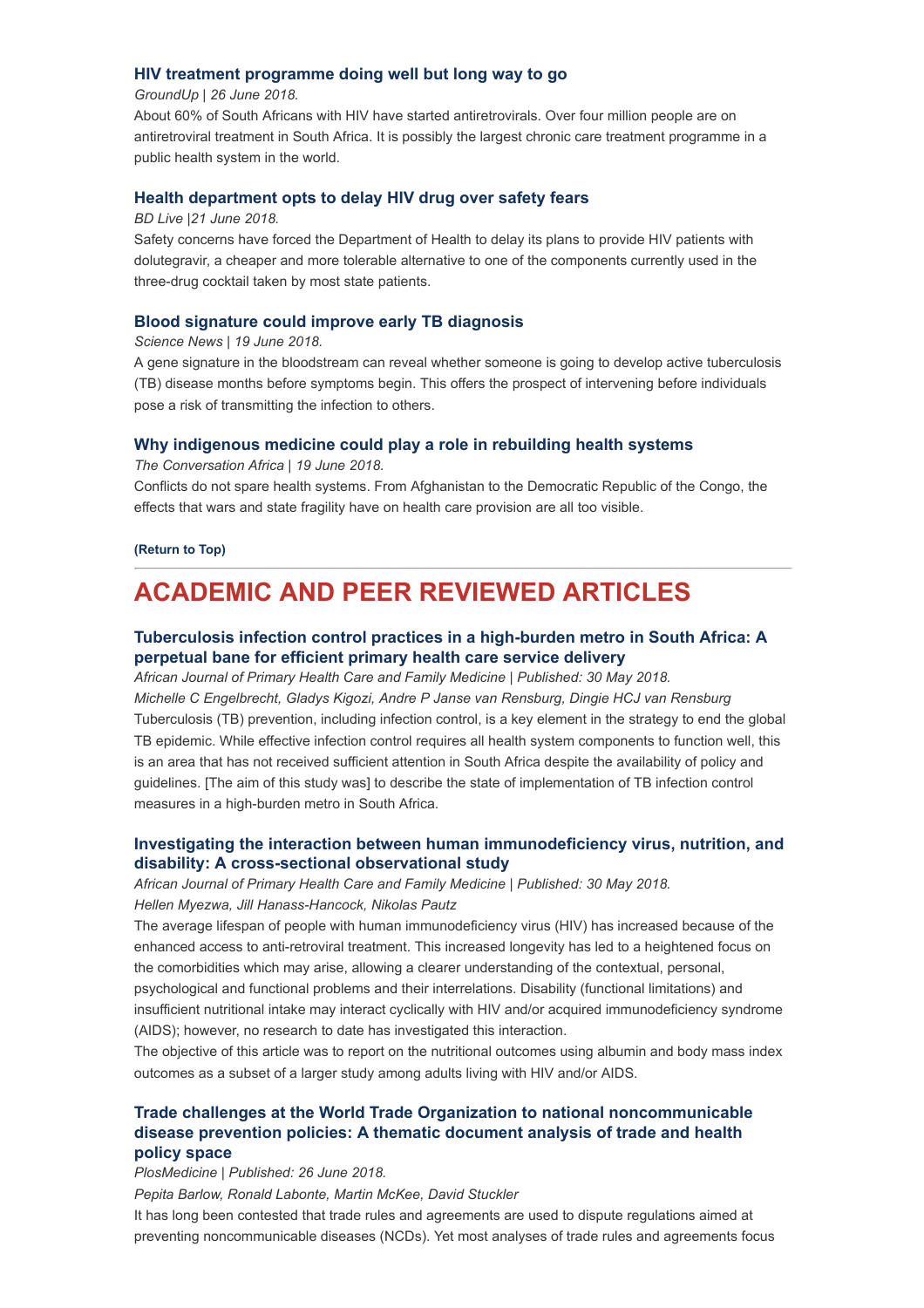on trade disputes, potentially overlooking how a challenge to a regulation's consistency with trade rules may lead to 'policy or regulatory chill' effects whereby countries delay, alter, or repeal regulations in order to avoid the costs of a dispute. Systematic empirical analysis of this pathway to impact was previously prevented by a dearth of systematically coded data.

## **[Best Practices for Developing and Validating Scales for Health, Social, and](https://www.frontiersin.org/articles/10.3389/fpubh.2018.00149/full) Behavioral Research: A Primer**

### *Frontiers in Public Health | Published: 11 June 2018.*

*Godfred O Boateng, Torsten B Neilands, Edward A Frongillo, Hugo R Melgar-Quiñonez, Sera L Young* Scale development and validation are critical to much of the work in the health, social, and behavioral sciences. However, the constellation of techniques required for scale development and evaluation can be onerous, jargon-filled, unfamiliar, and resource-intensive. Further, it is often not a part of graduate training. Therefore, our goal was to concisely review the process of scale development in as straightforward a manner as possible, both to facilitate the development of new, valid, and reliable scales, and to help improve existing ones. To do this, we have created a primer for best practices for scale development in measuring complex phenomena.

## **[Clinical mentoring to improve quality of care provided at three NIM-ART facilities: A](https://phcfm.org/index.php/phcfm/article/view/1579/2657) mixed methods study**

*African Journal of Primary Health Care and Family Medicine | Published: 14 June 2018. Chris A Visser, Jacqueline E Wolvaardt, David Cameron, Gert JO Marincowitz* The South African Department of Health implemented the nurse-initiated management of antiretroviral treatment (NIM-ART) programme as a policy to decentralise services. Increasing access to ART through nurse initiation results in significant consequences. This study evaluated the quality of care provided, the barriers to the effective rollout of antiretroviral services and the role of a clinical mentor.

## **[Why high tech needs high touch: Supporting continuity of community primary](https://phcfm.org/index.php/phcfm/article/view/1616/2715) health care**

*African Journal of Primary Health Care and Family Medicine | Published: 30 May 2018. Ellenore D Meyer, Johannes FM Hugo, Tessa S Marcus, Rebaone Molebatsi, Kabelo Komana* Integrated care through community-oriented primary care (COPC) deployed through municipal teams of community health workers (CHWs) has been part of health reform in South Africa since 2011. The role of COPC and integration of information and communication technology (ICT) information to improve patient health and access to care, require a better understanding of patient social behaviour.The study sought to understand how COPC with CHWs visiting households offering health education can support antenatal follow-up and what the barriers for access to care would be.

**[\(Return to Top\)](#page-0-1)**

# <span id="page-2-0"></span>**TRAINING AND RESOURCES**

## **[Southern Africa HIV and AIDS Regional Exchange \(SHARE\) Research Digest, April—](https://www.hivsharespace.net/sites/default/files/SHARE%20research%20digest_April-May2018.pdf) May 2018**

*The Southern Africa HIV and AIDS Regional Exchange | June 2018.* The Southern Africa HIV and AIDS Regional Exchange (SHARE) is pleased to present the third issue of the project's research digest. The digest offers article abstracts from peer-reviewed literature related to HIV and AIDS in Southern Africa and is designed to keep you in touch with the rapidly expanding evidence base pertaining to HIV in the region. In this issue [SHARE has] assembled 72 abstracts published April through May 2018 that feature articles from Botswana (4), Lesotho (2), Malawi (7), Mozambique (5), South Africa (43), Swaziland (2), Tanzania (4), Zambia (2) and Zimbabwe (9).

## **[WHO Drug Information: Volume 32, N° 1, 2018](http://www.who.int/medicines/publications/druginformation/issues/WHO_DI_32-1.pdf?ua=1)**

*World Health Organisation | 29 March 2018.* The first issue for 2018 includes featured articles on the following topics: **Quality Monitoring** Product information supplied with selected antiretrovirals in five African Countries **Safety of medicines**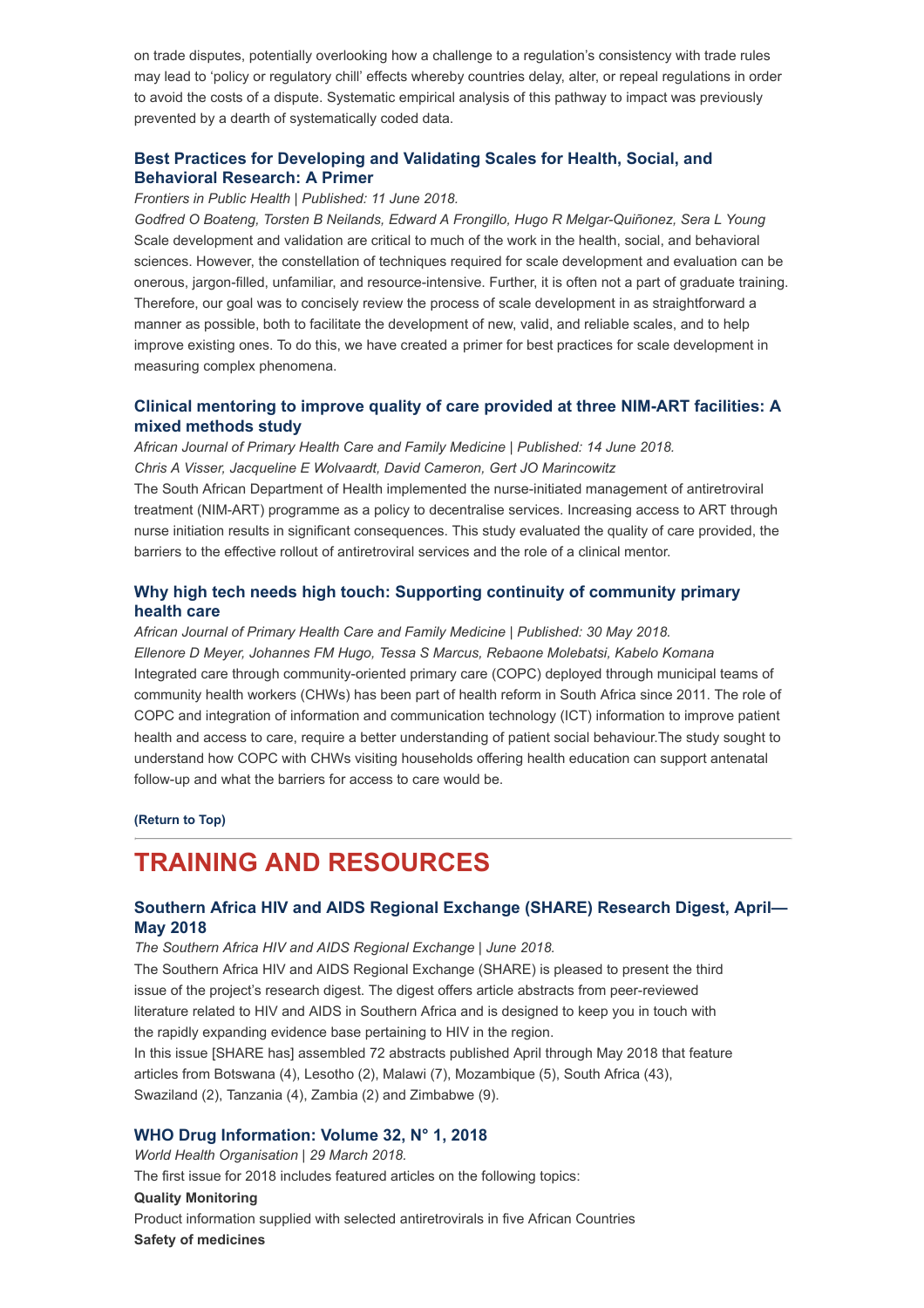#### Pharmacovigilance Programme of India

The **Safety news** section highlights information on adverse drug reactions and recommendations including labelling changes, as well as findings of non-compliance with good practices. The Regulatory news section gives an overview of developments at regulatory authorities, topics under discussion through public consultations, and approvals of products. This is followed by a section on Publications and events related to access, quality and use of medical products in WHO Member States.

#### **[\(Return to Top\)](#page-0-1)**

# <span id="page-3-0"></span>**PUBLICATIONS AND REPORTS**

### **[Condom and Lubricant Manufacturers Survey](https://aidsfree.usaid.gov/sites/default/files/2018.6.6_aidsfree-con-manu-survey-rep_tagged.pdf)**

#### *AIDSFree | June 2018.*

In 2015, several condom manufacturers joined donor agencies to form a coalition whose main goal is to provide 20 billion condoms to low and middle-income countries by 2020. Between August and October 2017, AIDSFree conducted research on barriers that prevent condom manufacturers from entering the African market. AIDSFree used a self-administered semi-structured questionnaire and in-depth interviews to collect information. This report summarizes and analyzes the survey's findings.

### **[Start Free Stay Free AIDS Free — 2017 progress report](http://www.unaids.org/sites/default/files/media_asset/JC2923_SFSFAF_2017progressreport_en.pdf)**

#### *UNAIDS | 27 April 2018.*

This progress report reflects achievements made during the first year of implementation (through December 2016), as countries have taken actions in line with new or existing national strategies. The most recent data on country progress in 2016 are based on country-reported data and country-developed models using Spectrum software that were reported to UNAIDS in 2017.

**[\(Return to Top\)](#page-0-1)**

# <span id="page-3-1"></span>**CONFERENCES AND EVENTS**

#### **[HIV Research for Prevention \(HIVR4P 2018\)](http://www.hivr4p.org/)**

21-25 October 2018 Madrid Marriott Auditorium Hotel, Madrid, Spain

#### **[Southern African Clinicians Society Conference](http://www.sahivsoc2018.co.za/)**

24-27 October 2018 Gallagher Convention Centre, Johannesburg, South Africa

#### **[Universal Health and Mental Health Coverage for All](http://www.uhmhcongress2018.net/)**

12-14 December 2018 Valletta, Malta

## **[\(Return to Top\)](#page-0-1)**

# **JOB OPPORTUNITIES**

Please click on the job title for more information.

#### **[Health Systems Trust: Enrolled Nurse \(FRESH\)](http://www.hst.org.za/Pages/Females-Rising-through-Education,-Support-and-Health-(FRESH)-Enrolled-Nurse.aspx)**

Closing Date: 29 June 2018

**[St Luke's Hospice: Community Hospice Sister / Registered Nurse](http://www.ngopulse.org/opportunity/2018/06/13/community-hospice-sister-registered-nurse)** Closing Date: 30 June 2018

**[FHI 360: Economic Strengthening Advisor](http://www.ngopulse.org/opportunity/2018/05/11/fhi-360-economic-strengthening-advisor)** Closing Date: 13 July 2018

**[Hospice Plett: Professional Nurse](http://www.ngopulse.org/opportunity/2018/06/22/professional-nurse)**